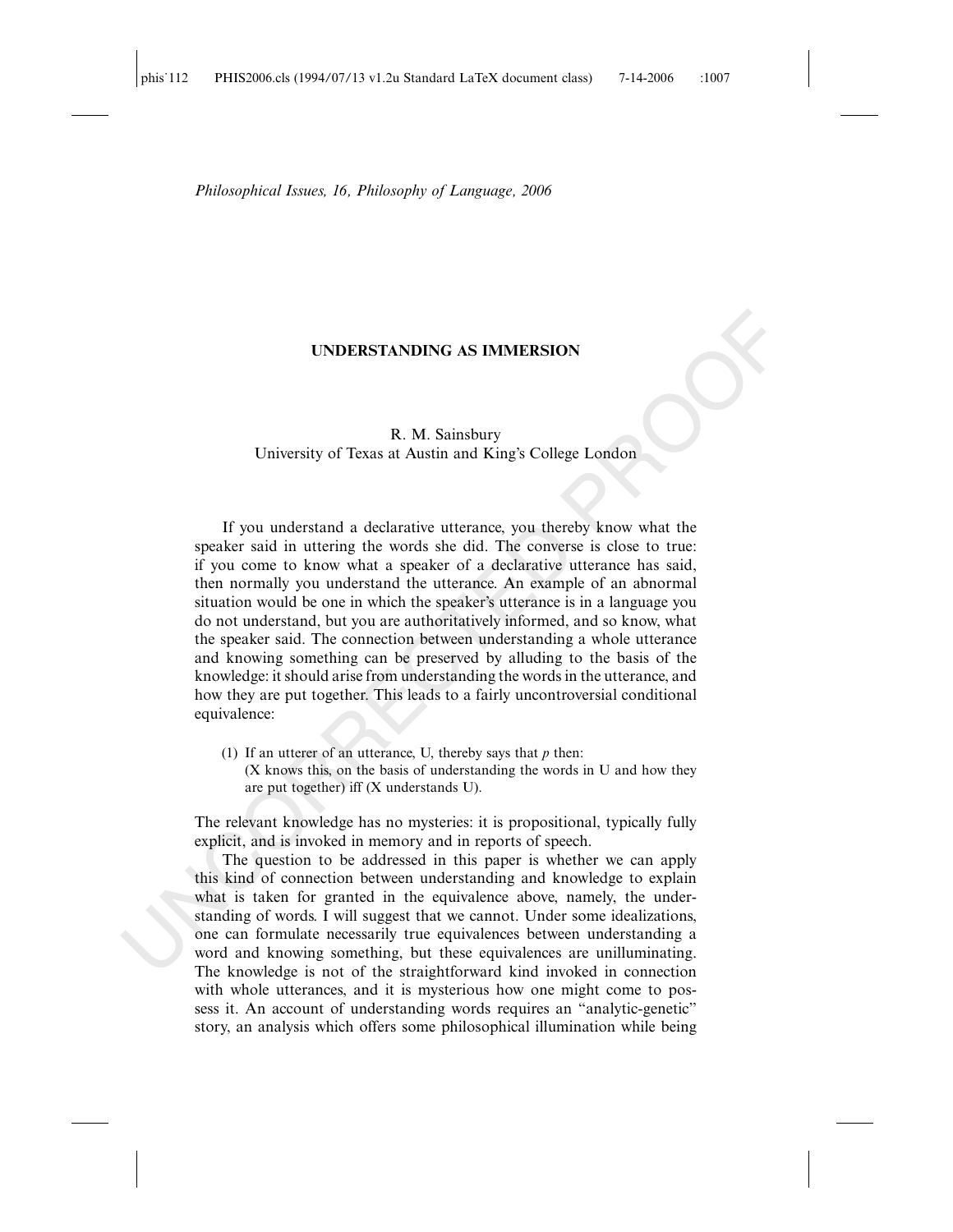consistent with what is known about the genesis of participation in linguistic practices.

Before beginning to offer this positive account (§3), I describe some ways in which one might attempt to explain the understanding of words in terms of knowledge (§1), and how Dummett has objected to some such accounts  $(S<sub>2</sub>)$ .

# **I**

### *Knowing What a Word Means*

The following understanding/knowing equivalence for words cannot be doubted:

## X understands a word, W, iff X knows what W means.

What can be doubted is whether this offers any illumination of what it is to be in a state of understanding with respect to a word. The right hand side contains an indirect question: it holds of X iff X can answer the question "what does W mean?". X can be counted as providing an answer by acting in an appropriate way, for example by stating some fact X knows about W. Answers of the latter kind will be discussed in the remaining two subsections of this section. What other kind of action might constitute showing one knows the answer to the question? Using the word as it should be used, that is, with the meaning it has, is indubitably one kind, but this as it stands offers very little insight into the nature of understanding. The positive account of this paper could be categorized as an attempt to flesh out this answer in a more illuminating way.

# *Non-Homophonic Knowledge, e.g. of Definitions, or that Red is the Color of Ripe Tomatoes.*

Homophonic knowledge is knowledge expressed by re-using the very concept expressed by the target word, for example, the knowledge that "red" is true just of red things. That case, with its appearance of some kind of circularity, is discussed two paragraphs hence, and also in §2. The present topic is non-homophonic knowledge. In one kind of case, it is overtly metalinguistic. Such knowledge is arguably available for defined terms: to understand "bachelor" is to know that, by definition, "bachelor" is true of all and only unmarried adult males. Such cases are exceptional. There could be a language with no redundancy (no words definable in terms of others) and the question of what it is to understand a word in such a language would remain. Knowing a definition is obviously unavailable for words with no definition.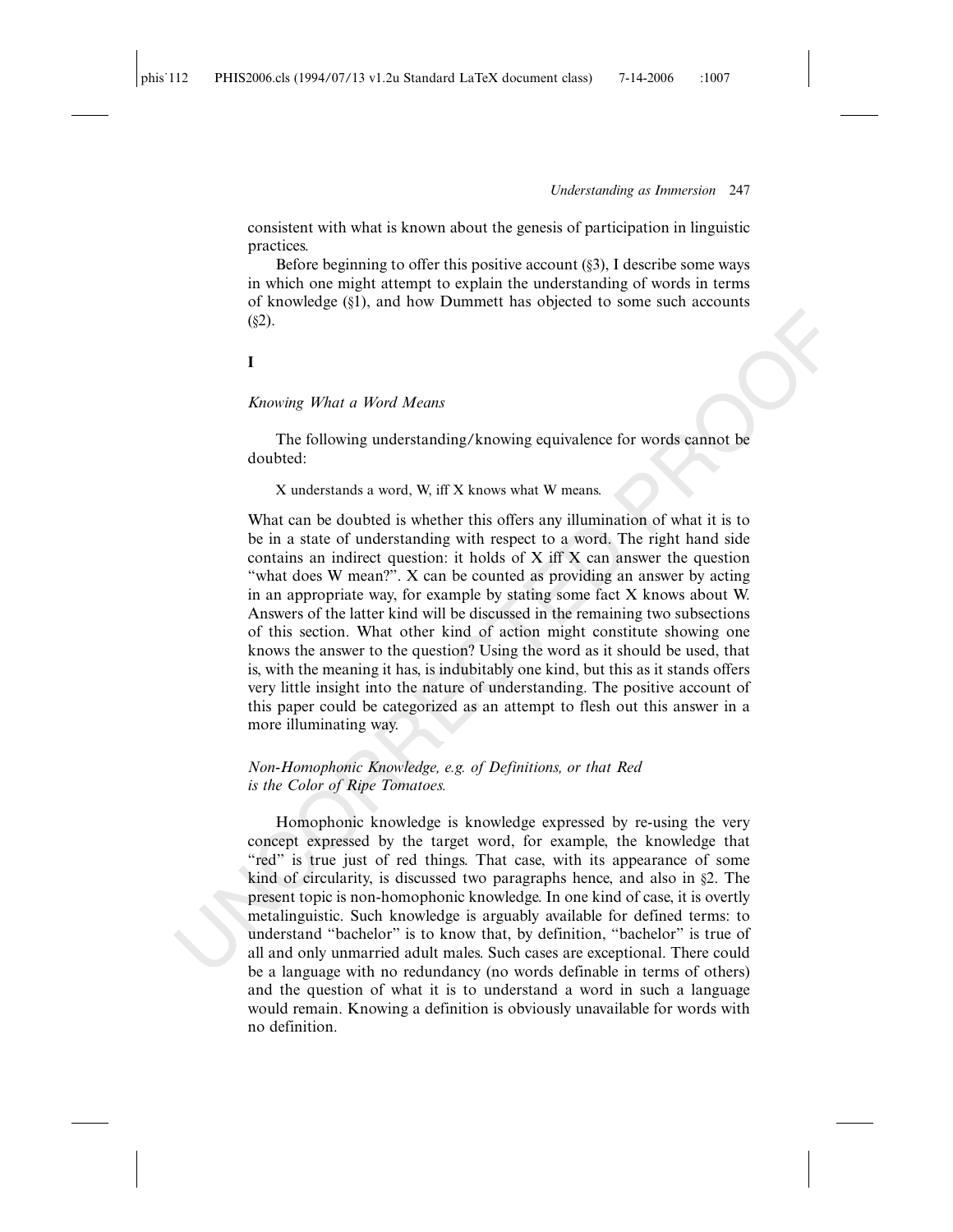We often use words to introduce someone to a new word. We say that *Aristotle* was a famous Greek philosopher, a pupil of Plato, or that *red* is the color of ripe tomatoes, or that Ford now makes the Focus in *vermilion*. In these example, the target word (in italics) appears to be used rather than mentioned: at any rate, overt marks of mention, like inverted commas, are typically absent. In fortunate circumstances, encountering such utterances can result in someone understanding a word they had not understood before. The surrounding words cannot be thought of as definitions, since the target words could be understood even by one who did not know the facts stated, and the facts are not necessary. Moreover, this way of instilling understanding is available only to students who already possess a language, so it could not be the right story in every case. In short, even if some such knowledge is sufficient for understanding, it is not necessary. A knowledge/understanding equivalence cannot be obtained in these ways.

## *Homophonic Knowledge, e.g. that "Hesperus" Stands for Hesperus*

In the Davidsonian tradition, the aim is to throw light on the nature of meaning by saying what demands are imposed on a theory of meaning if knowledge of it is to be sufficient for understanding utterances. Knowledge of a theory (which is a set of sentences closed under a relation of entailment) concerns the facts it states: at a first approximation, it is knowledge of those facts. For the knowledge to be genuinely theoretical, it needs to be derived from the theory's axiomatic facts, the facts its axioms state. One who knows the axiomatic facts, and how to derive other theory-endorsed facts from them, can be credited with knowledge of the theory, even if he has not explicitly effected every (perhaps any) such derivation.

In this tradition, a test for the correctness of a theory of meaning is that it should provide the wherewithal to attain correct indirect reports of speech. If someone utters "Nothing travels faster than light", one who encounters the utterance, and knows a correct theory of meaning for English, should be able to reach the verdict that the speaker has said that nothing travels faster than light. This inevitably gives primacy to the conception of homophony sketched above. One who utters the words "Hesperus is visible" should be reported as having said that Hesperus is visible, not that Phosphorus is visible or that the evening star is visible. Suitable axioms need to take the form " 'Hesperus' stands for Hesperus", rather than the form "'Hesperus' stands for Phosphorus" or " 'Hesperus' stands for the evening star". Axioms of the preferred form are standardly called homophonic; but we need to refine that notion, since we are concerned with knowledge of facts, and not with knowledge of the truth of sentences.

A *homophonic sentence* is one in which the mentioned expression is reused in effecting its semantic description. In the preferred axiom of the previous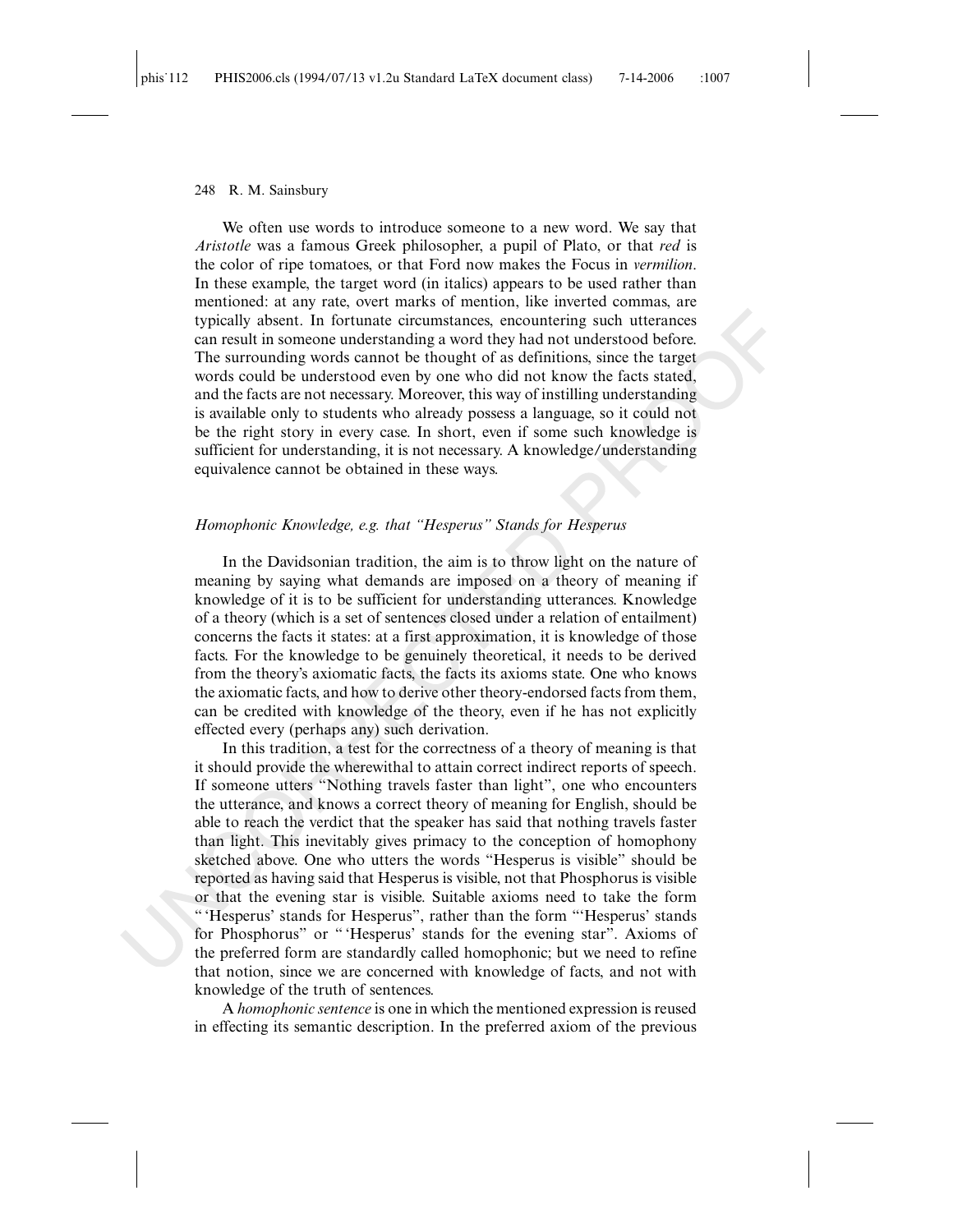paragraph, "Hesperus" was reused in giving the semantic description of this very expression. When we consider knowledge, this notion of homophony is inapplicable. Everyone agrees that both an initially wholly monolingual German speaker, and an initially wholly monolingual English speaker, could come to learn that "rouge", in French, is true just of red things. The English and German speakers would tend to express what they know in different sentences, neither of which would be homophonic.<sup>1</sup> But what they know is the same as what French speakers know, and French speakers would tend to express the knowledge homophonically. If we wish to apply the notion of homophony to what is known, we cannot make do with a definition that is essentially related to sentences.

If we use a finely-individuated notion of a fact as a potential object of knowledge, it brings with it a notion of content (the same objects of knowledge have the same content). I suggest that a *homophonic fact* is one whose content re-uses the concept expressed by the target expression. English, German and French speakers can have knowledge of the homophonic fact that "rouge" stands for red things. That "Fido" stands for this dog is nonhomophonic; that "Fido" stands for Fido is homophonic.

Our question is: can we give an illuminating description of wordunderstanding in terms of knowledge of homophonic facts? With appropriate restrictions on the kind of word W is<sup>2</sup>, it is hard to deny the following equivalence:

(2) If W expresses the concept C then:

(X knows that W is true just of things that are C) iff (X understands W).

If "Hesperus" expresses the concept of *being Hesperus*, then (X knows that "Hesperus" is true just of things that are Hesperus) iff (X understands "Hesperus"). Can we not regard word-understanding as a species of knowledge, just as we regard utterance-understanding? Though (1) tends to strike people as correct and mildly illuminating, (2) tends to invoke negative reactions: it is "circular", we never state such knowledge, we cannot use it to teach people the use of expressions, it is at best implicit. I consider one such reaction in the next section.

# **II**

Dummett (1975 "What is a theory of meaning?—I") has claimed, in effect, that appeal to homophonic knowledge "does not fully display in what an understanding of the object-language consists", since it presupposes mastery of some language. The idea seems to be that we can give no account of the source of knowledge of homophonic axiomatic facts. This interpretation is supported by a related article, which makes a possibly stronger claim: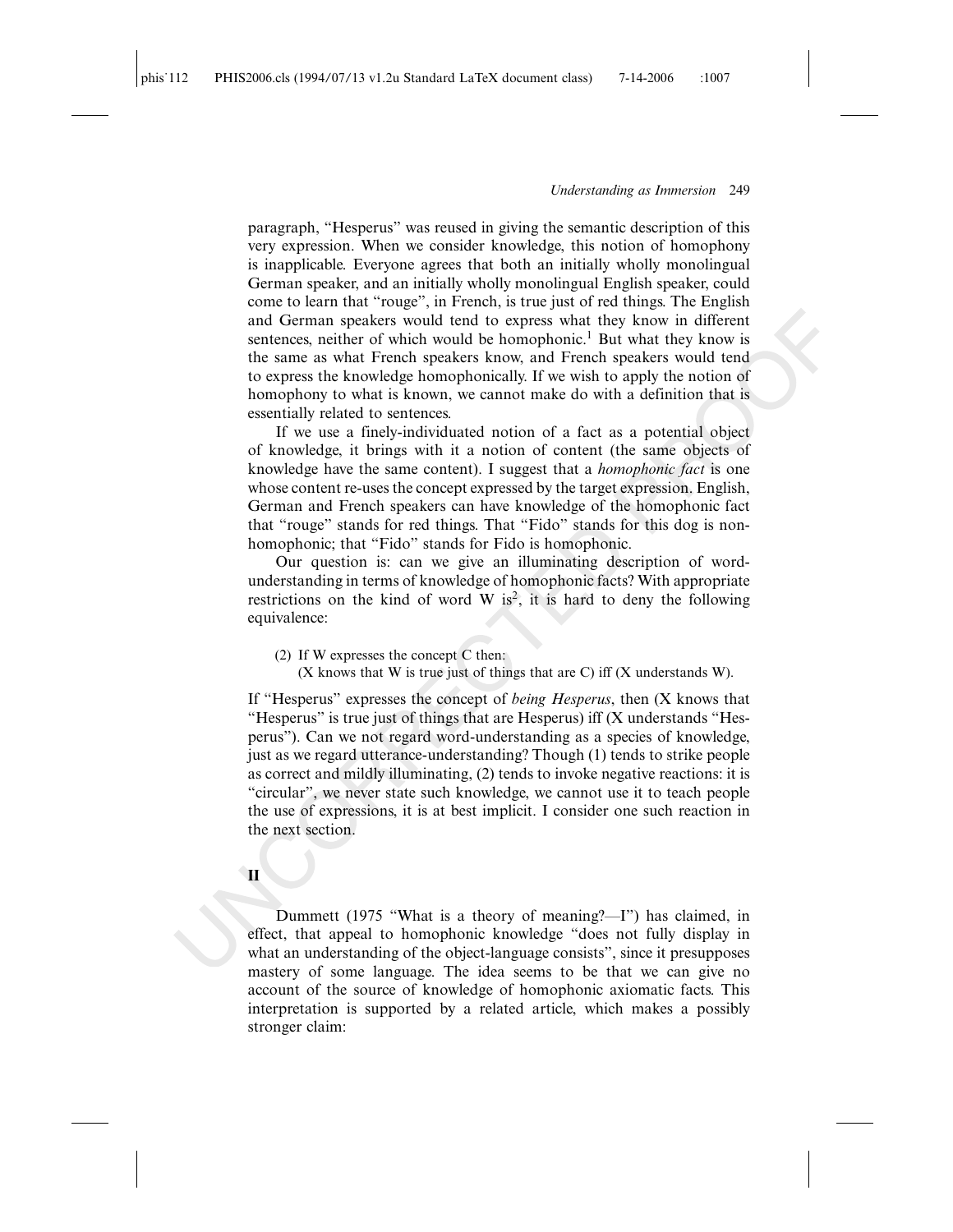the fundamental aim of the theoretical representation [of the practical ability to use a language] is to explain what it is that someone who does not yet know any language has to acquire in order to come to know the given language (Dummett 1976: 70 "What is a theory of meaning?—II").3

This constraint could be interpreted in a way which makes it too strong: knowledge of a language arises gradually, and what has been learnt in earlier stages is available to help acquire further linguistic knowledge in later stages. But a weaker interpretation of the constraint is plausible, and it targets axiomatic and theoretical knowledge differentially: on the supposition that at least some indefinable concepts can be possessed only as words expressing them come to be understood, at least some axiomatic knowledge needs to be non-homophonic, if acquisition of this knowledge is to be part of acquiring language. This allows for the knowledge involved in understanding whole utterances to be homophonic, provided we have an adequate account of the axiomatic knowledge from which it flows.

If I know that that dog is Fido, or is called Fido, I have non-homophonic knowledge, since "that dog" expresses a concept other than the concept of being Fido. If I know that Fido is called Fido, my knowledge is homophonic. One could well doubt whether the concept of being Fido, which the homophonic content contains, could be acquired by one ignorant of the meaning of "Fido" or some synonym. If it could not, there appears to be no room for an account of how the homophonic axiomatic knowledge could be acquired: how someone without the concept of being Fido could come to know that Fido is called Fido. No parallel doubt arises for the envisaged non-homophonic knowledge: a child could well identify a dog, exploiting some concept other than that of being Fido, and come to learn its name; in the process, coming to possess the concept of *being Fido*. There is no general worry that the learner would first have to understand the target expression in order to have the concept which needs to be exercised in the relevant piece of knowledge.

The general argument could be formulated thus: if understanding is to be illuminatingly described in terms of knowledge, there must be an account of how the relevant knowledge is acquired. If the knowledge requires exercise of the concept expressed by the target expression, that concept needs to be available to the learner before acquiring the knowledge. But in some cases, to acquire a new expression is to acquire a new concept. Hence if understanding is to be illuminatingly described in terms of knowledge, some of this knowledge needs to be non-homophonic.

Dummett's positive account takes him in the direction of a "rich" or "full-blooded" theory of meaning, one which would contain only or mostly theorems stating non-homophonic facts. Such a theory could not satisfy the prime Davidsonian demand on a theory of meaning, that it should deliver optimal reports of what speakers have said by their utterances. We report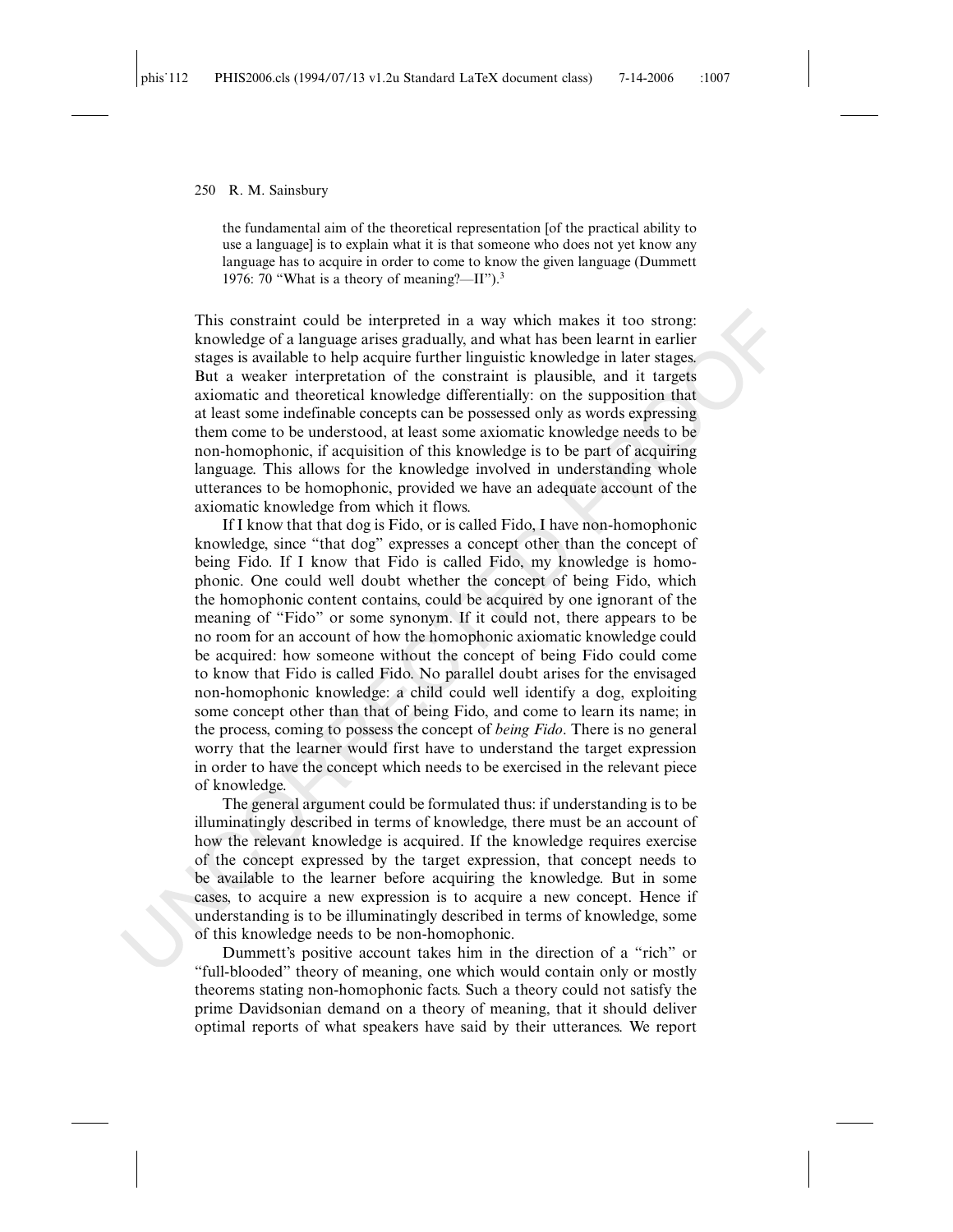sayings better the closer we approach homophony, for if we attain it the content reported will not involve concepts other than those exercised by the speaker in her utterance. If we side with Davidson's requirement that a theory of meaning should deliver optimal speech reports, we cannot adopt Dummett's own proposal to fix the problem to which he is drawing attention. I propose that, instead, we should stop focusing on knowledge in our attempt to give an illuminating account of what is involved in understanding words. Instead, we should use the notion of a linguistic practice: what it is for there to be such a thing, and what it is to join it. This will enable us to tell an "analytic-genetic" story, one which explicitly does justice to what is involved in learning a language.

# **III**

To understand a word is to be immersed in the practice of using it, where the crucial propositional attitude which ensures immersion is intention (the intention to conform to the way others use it). If this basic idea is correct, the prospects are good for the following dependent theses:

- a. Immersion is the basis for a not necessarily inferential account of the source of the knowledge in which understanding complete utterances consists.
- b. The actual language of a population is one whose words have the meanings they have in the practices in which the members of the population actually engage.
- c. Practices are the "use" (the subvenient psychological facts) which determine whether or not a semantic description is correct for a population.

(a) registers an idea that deserves more exploration: perhaps understanding expressions and modes of construction relates to knowledge of what speakers say rather as perceptual experiences relate to knowledge of the perceivable state of one's environment. In each case, the former both causes and justifies the latter; it does not follow that the former states are states of knowledge. Whereas there is some prospect of putting inferential activities on hold, there is no possibility of not coming to know things about one's environment if one is perceiving it, or not coming to know what others have said if their speech is audible and in a language one knows.

Each word (semantically individuated) first came into use in some specific act, which I call a baptism (no ceremonial connotations are intended<sup>4</sup>). Other uses in the practice descend from the baptism in a tree-like way: new users are recruited to the practice by exposure to the uses of existing users. I will assume that for each practice, its baptism fixes its semantics, and that this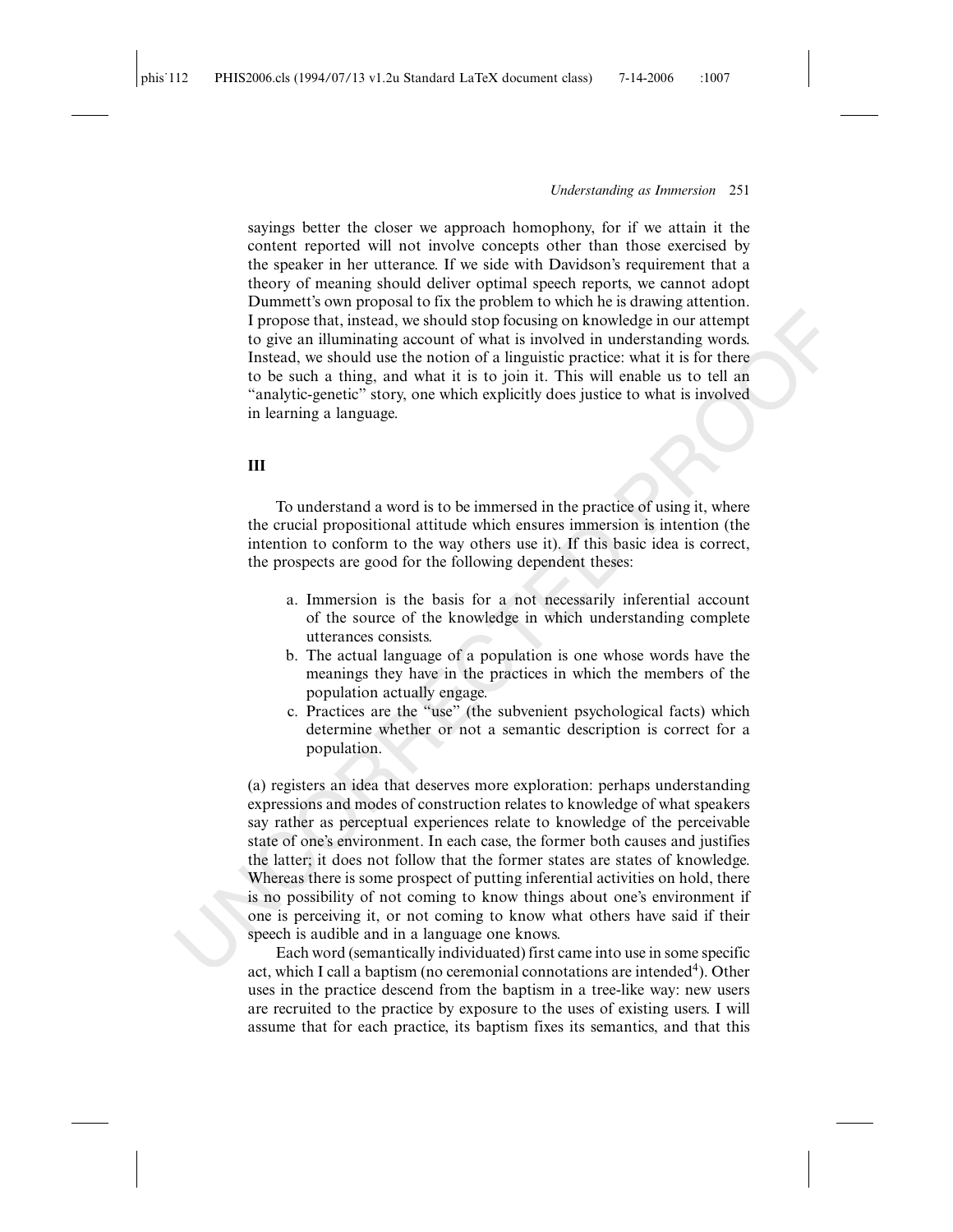is constant throughout the life of the practice. (A full account would drop this idealization, in order to speak to the possibility of a word changing its meaning within what, by some criteria, counts as a single practice.) It can be left open at this stage to what extent each practice also encodes information relevant to composition.

As I see it, a practice involves four basic elements:

- baptism; the first event in a practice, and determinant of the word's semantics
- initiation; the introduction of a new user into the practice
- continuation; an act by an existing participant in the practice which belongs to the practice
- departure; one who was at one point a participant is no longer

I present an account of initiation, which I think is the hardest case.

My suggestion is that the following conditions are necessary and sufficient for initiation into a practice, P, of using the word, W:

- 1. Exposure to one or more correct uses of W in P. (In a correct use of W, the user understands W.)
- 2. Recognition on the part of the subject that W is a *word*: a reidentifable element which is not a tool proprietary to the source-user, but is available for use by the subject.
- 3. A non-accidentally successfully realized conformist intention, which may be initially characterized thus: *to use W as that person does* (or as those people do). The intention is to be caused by exposure to W, via a route of the kind which permits the flow of knowledge.

Most of the rest of the paper concentrates on the content of the conformist intention, showing that there are progressively richer ways of having it, depending upon the level of conceptual and linguistic sophistication of the agent. The idea is to ensure that the analysis makes room for an appropriate genetic story. Fully mature subjects normally have a conformist intention by intending to use a word with the meaning it has in the mouths of those from whom they learnt it. Although this intention refers to the meaning of the word, it can be possessed even when the word is not understood. Immature subjects can have the conformist intention without exercising the concept of meaning.

I encounter a new word in a foreign language that I am studying, and intend to use it as my source did. I summon up the will: *now* I will use it just as the source did, I hereby *resolve* to do so. Do I meet the third condition? There is proper room for doubt whether my activity so much as counts as intending. Merely to wish or hope is not to intend. If I intend to A, arguably A must either be a basic action that is available to me, or else an action for whose successful accomplishment I have at least an outline of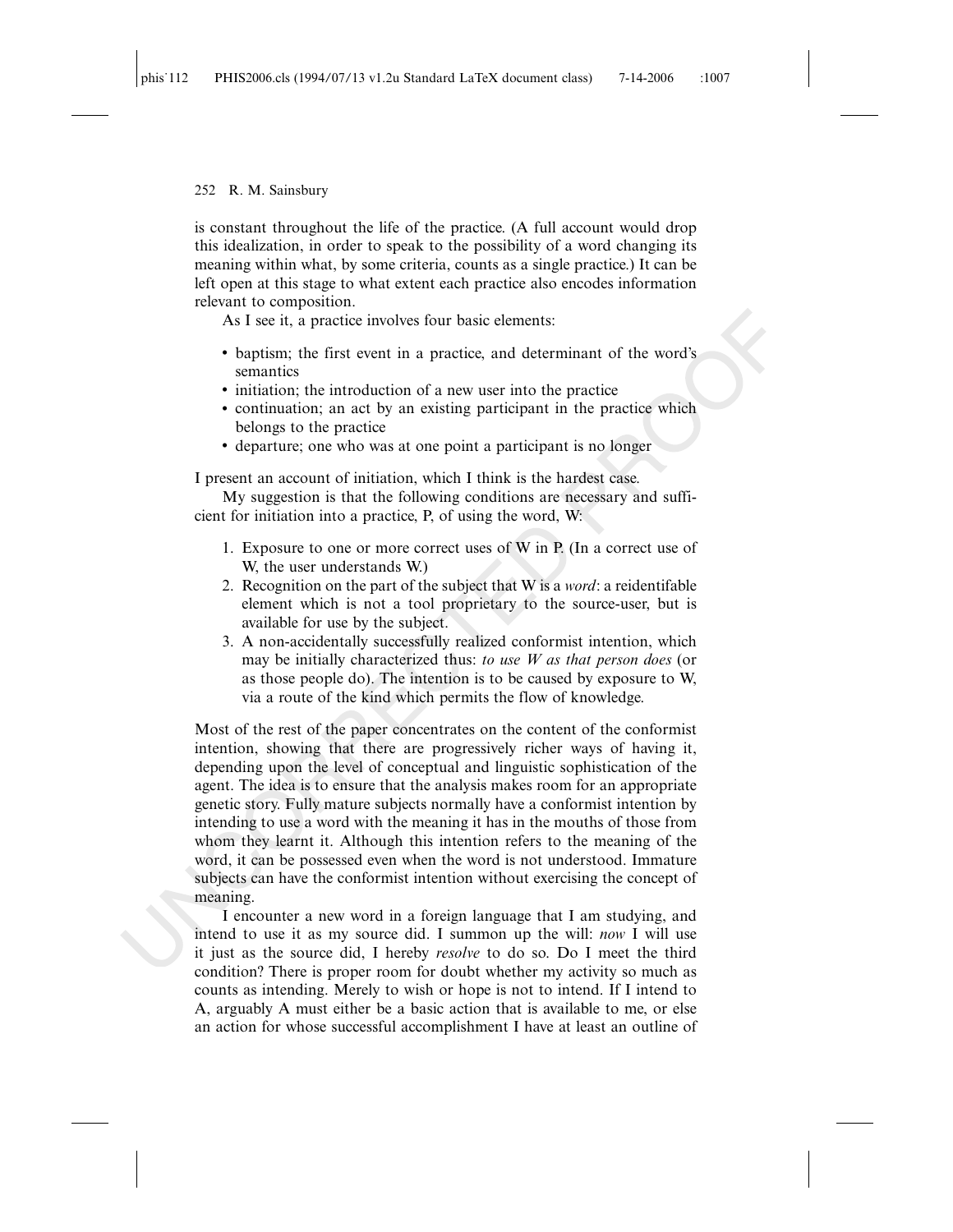a plan which stretches back to basic actions.<sup>5</sup> However that issue is resolved, the mere willing certainly cannot add up to the non-accidental successful realization of a conformist intention. That would involve, for example, a correct translational hypothesis, put to some kind of test (though this is no guide to how to have a successful conformist intention in learning a first language).

Bringing a conformist intention to a successful conclusion may take time. Psychologists debate whether young children genuinely have concepts like *baby*, given their apparent unwillingness to extend the notion beyond humans (Carey 1988). The debate could as well be put in terms of whether the children have fully grasped the meaning of "baby". One view would be that they have not, and that it is acquired gradually. If that is right, the successful realization of the conformist intentions must be regarded as taking some time. Another example, for which there are detailed chronological claims, concerns the definite article. On a plausible view, full mastery of the use of "the F" requires the user to appreciate that two distinct conditions must be fulfilled, which Tomasello (2003: 210) refers to as givenness and specificity. Some F needs to be "given" in the conversational context, in the sense that the speaker knows that it is already familiar to the hearer, and it should be "specific" in that it should be the only potentially relevant F. You should not ask for *the* biscuit if there is more than one biscuit (specificity), or if your audience is not already familiar with the unique biscuit in question (givenness). It seems that children appreciate the specificity of "the" relatively early (3) years), but still make errors relating to givenness at age 4 and 5 (2003: 212). This suggests that months, or even possibly years, may be required from the moment a conformist intention is formed to the time at which it is successfully achieved.

An objection to the necessity of the proposed analysis is that, among both children and adults, there are cases of passive understanding, understanding unaccompanied by any intention to use the expression, and so unaccompanied by a conformist intention. It is said that for some children their first utterance is a complex sentence, revealing that they already understood the component expressions even though they had not used them. Most adults understand some taboo words they would never utter. And one can imagine someone who understands but is determined never to contribute to the relevant practices (perhaps a prisoner of war). For these cases, a weaker intention seems appropriate: the subject intends to be in a position in which she could conform her use to the others, should she wish to contribute to the practice. The weaker intention seems enough in the more usual cases as well.

An objection to the sufficiency of the proposed analysis is that a subject might conform her intention to a model, in the sense of using the word for just the things the model in fact uses it for, so far as her experience goes, without thereby understanding it. A typical case would be excessive restriction. As far as I know, Daddy uses "toy" just for our toys; conforming my use to his is doing likewise. This would be to under-extend "toy". One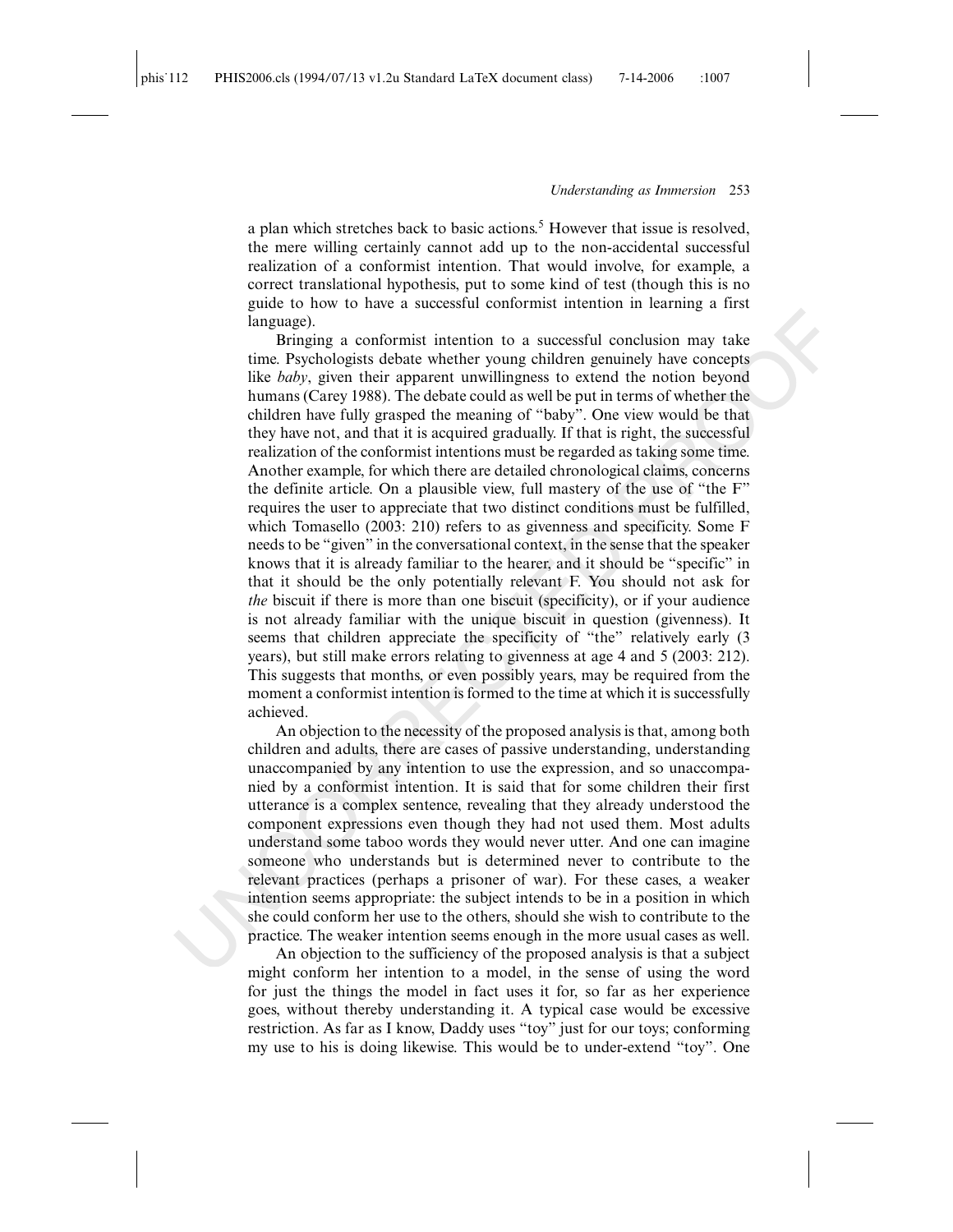cannot object to the form of the counterexample: it might be that Daddy has limited experience, and never encounters toys other than ours, so his use is itself in a sense under-extended. This sort of case reveals a useful indeterminacy in the notion of *using as he does*. The counterexample adopts a narrow construal, one which may play a role developmentally (that is, at some stages, this is all the conformity aims at). What the analysis also makes room for is a wider construal, one which takes into account possible as well as actual situations, and the community of users, rather than a single representative.

There lurks here a major issue, a contrast between two pictures of language. At one extreme is the picture which reaches its fullest development in classical model theory, shared by people as diverse as Frege, Russell and Quine. Setting aside vagueness, common nouns have determinate extensions: for every object, either the noun determinately applies to it or it determinately does not. That is guaranteed by the determinacy of its meaning (and failures marked as due to vagueness may also be construed as failures of determinacy of meaning). Meaning is seen as "rails invisibly laid to infinity" which fix application for every possible case (Wittgenstein 1953: §218). At the other extreme is a picture owed to the later Wittgenstein, according to which a serious implementation of the idea that meaning is use must reject the classical picture, and see use itself as something plastic and potentially indeterminate, especially with respect to possibilities not yet envisaged. The present account is more in the mould of this second picture.

To illustrate, consider different approaches to the question whether a swampman (a microphysical duplicate of, say, Donald Davidson, except formed in a lightning flash in a swamp a few seconds ago) is a human being. The classical picture insists that the existing meaning of "human being", assuming this not to be relevantly vague, must settle an answer to that question. The debate is then whether cladistic approaches have become incorporated into that meaning, or whether the meaning of "human being" is still, perhaps unscientifically, determined by non-historical features. On the Wittgensteinian picture, whether "human being" applies to swampmen or not waits upon how people would come to use that expression, if confronted with swampmen. We all know what is likely to happen. That this conflicts with cladistic criteria suggests that scientists are likely to introduce a special word for their purposes (so that "human being" will be to it as "weight" is to "mass"). In all this, there is no call to say that there has been a change in the meaning of "human being". Meanings are not fixed by criteria.

The present approach to initiation is more sympathetic to the Wittgensteinian outlook. A conformist intention defers to the community of users in relation to both actual and possible situations. This aim is in one way broader and in another way more restrictive than matching the applications of whatever users one encounters. It is more restrictive, for you are entitled to disagree even with the person from whom you learnt the word. It is broader, since it relates to other users and to possible as well as actual uses.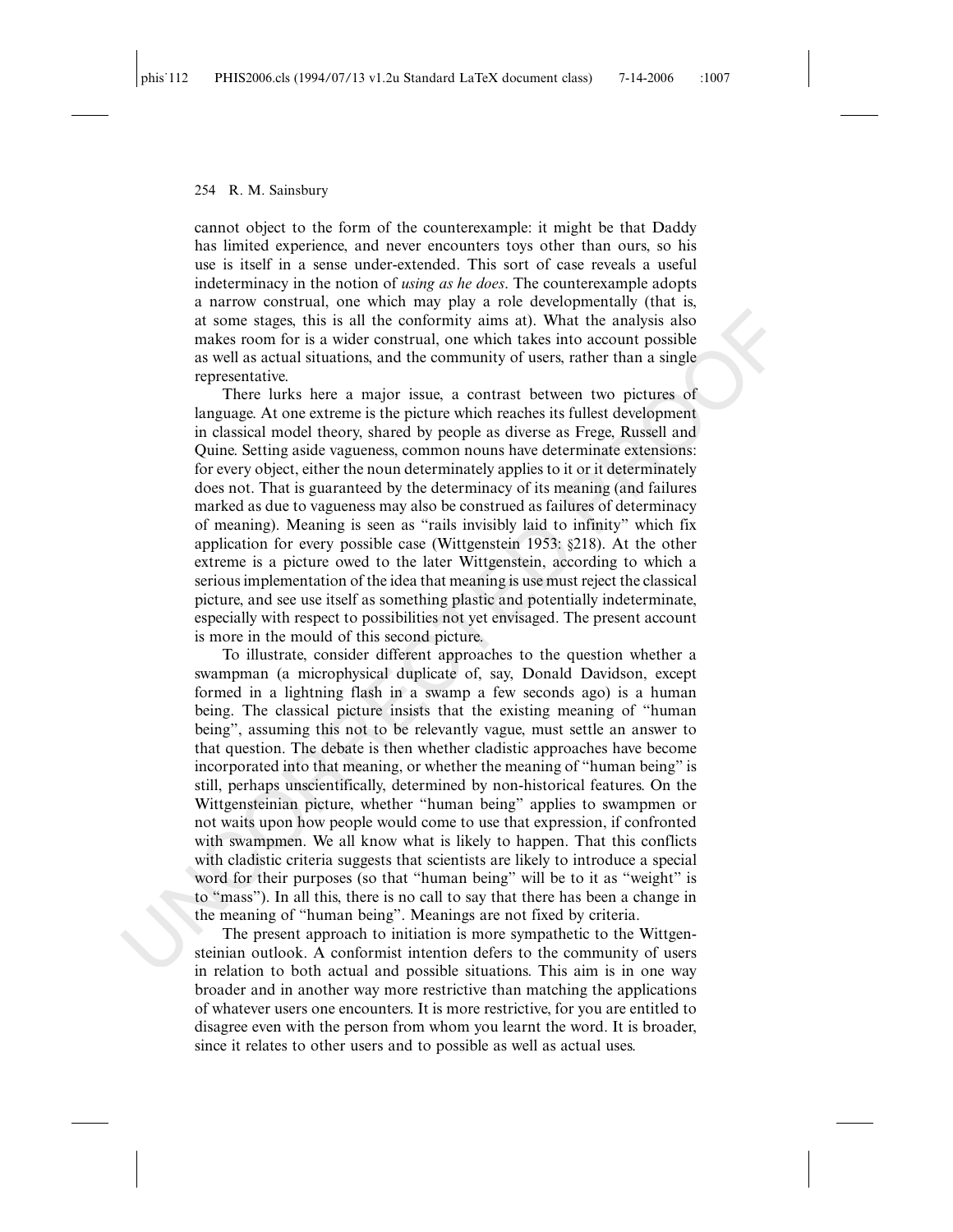In explaining language acquisition, imitation is basic; it gives rise to the most primitive form of the conformist intention. In affirming this, I appear to be in conflict with Chomskyans, like Steven Pinker:

[ungrammatical] sentences show clearly that language acquisition cannot be explained as a kind of imitation. (Pinker 1994: 45)

The idea is that since children will typically not have encountered ungrammatical sentences, we cannot explain their production of such sentences as their simply reduplicating something they have heard. This point cannot be contested, but it is not enough to show that there is no significant room for imitation in an account of language acquisition, notably in the acquisition of the lexicon. Imitation may occur with or without reduplication, and reduplication with or without imitation.

Imitation is a complex notion, to be distinguished from various masqueraders.<sup>6</sup> An obvious one is mimicry. X mimics Y if X does something similar to Y, and in response to Y's action. This does not require  $X$  to have recognized Y's action as of some specific type. A standard example of mimicry is birdsong: there is no need to suppose that a mimicking bird recognizes the intentions of the bird it mimics (the model), or even that the model has intentions. The tendency of human neonates to reproduce certain facial expressions, upon suitable exposure, is also generally classified as mimicry, rather than imitation. Y speaks on the phone, and X, an 11 month old, mimics this behaviour, making babbling noises into a toy phone. X does not speak on the phone. Mimicking speaking on the phone may not be speaking on the phone; this contrasts with imitation.

An imitator, as opposed to a mimic, must associate something the model does with some intentional action type, must intend to produce an action of that type, and this intention must be realized for the imitation to be successful.<sup>7</sup> The imitation relation holds between an agent, a model, and an action-type: in doing A, X imitates Y; this entails X does A. X can imitate Y with respect to A even if Y does not token A but merely visibly tries unsuccessfully to token it. There is no analog for mimicry. Imitation varies in its degree of sophistication and specificity, depending upon how sophisticated and specific the action-type in question is. This spectrum of specificity is what allows a convincing genetic story: prelinguistic children imitate simple actions, and this enables us to see simple-minded conformist intentions as a route into a linguistic practice. A child can imitate a model's use of an expression without already understanding it, and without possessing semantic concepts.

The genetic story I offer has four chapters. (1) role-switching imitation; (2) goal-identifying imitation; (3) identification of an action type which is

**IV**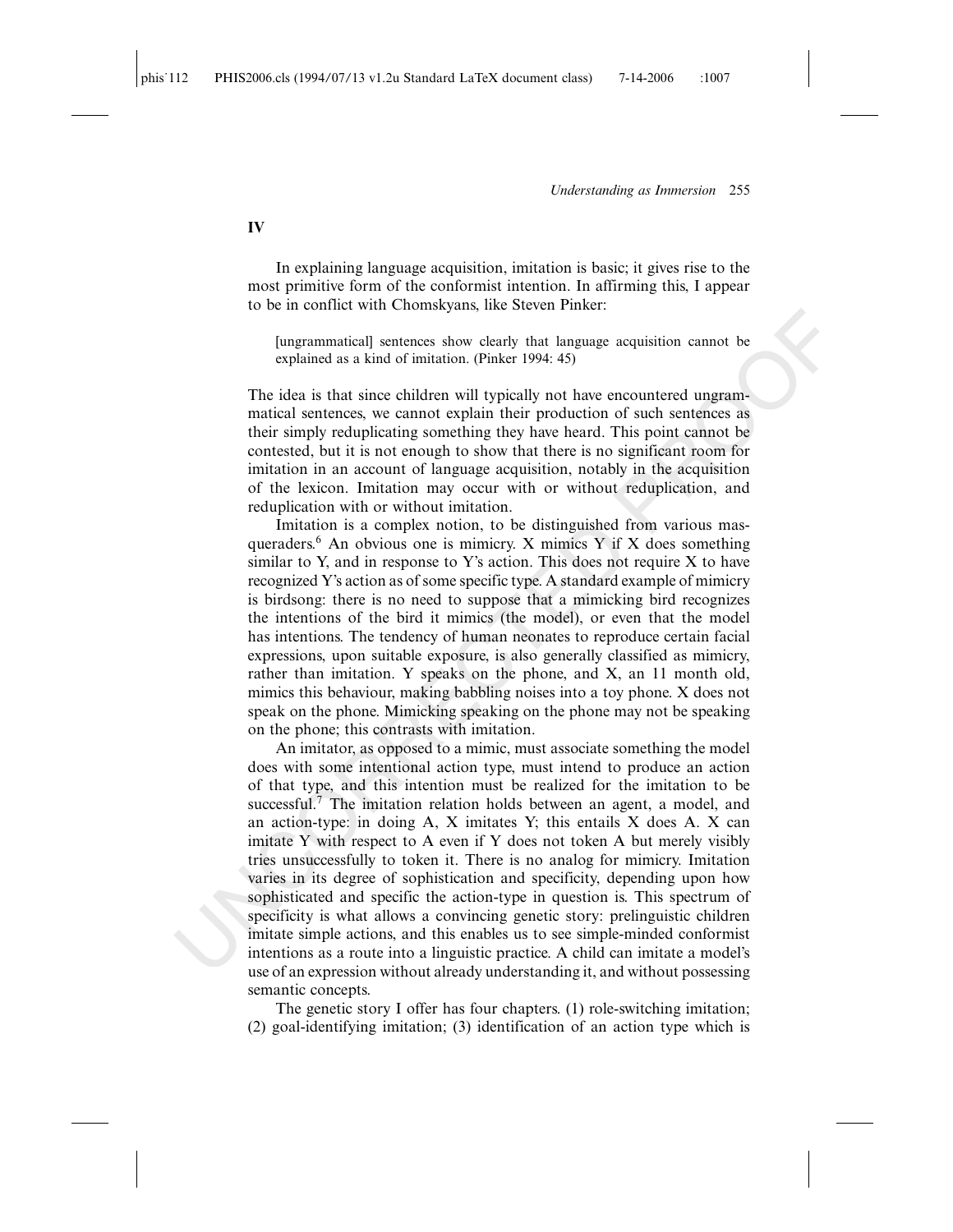not tokened; (4) identification of intended referent. By this last stage, a child is manifesting conformist intentions.

(1) You touch your ear and I (the baby) touch my ear (as opposed to yours). Imitation of this kind appears very early (well before language), but, assuming that it is genuine imitation, and not merely the triggering of an innate motor routine, it is quite sophisticated. The baby needs to distinguish the action type *touching your ear* from the type *touching own ear*. Only the second type is one we both token, and which I token in imitation of you tokening it. The reflexive action type structures a switch of roles: your ear is the object acted on by you, but does not have this role in my action. Underlying such a switch is appreciation of the fact that I can control my limbs in a way that I cannot control yours. In a standard linguistic situation, roles of speaker and hearer switch. Suppose the adult (the model) draws the baby's attention to something while uttering a word. An imitation of this involves drawing the adult's attention to that thing using (another token of) that word. The relevant action type is *drawing hearer's attention to O using W*, rather than *drawing my attention to O using W*, though of course the adult's action is also of the latter type. In imitation, the baby needs to switch the role played by herself and the adult. Self-ear-touching suggests that this skill is present prelinguistically, and so can be recruited for language acquisition.

(2) In an experimental situation, 14-month old babies are allowed to observe an adult pressing a horizontal surface with her head, upon which a light goes on.<sup>8</sup> One week later, children are re-introduced to the experimental situation. "67% of the infants duplicated the act" (Melzoff 2005: 59). What act was that? One possibility is that the head-touching was not "duplication", but simply a "natural" response to the apparatus; but 0% of the control group, who had not been allowed to observe the original head-touching, touched the surface with their heads (even when their attention had been drawn to the apparatus). One action type that might have been duplicated is simply that of *touching the surface with own head*. Follow-up studies showed that the relevant action type involved the light going on. In experiments reported by Carpenter et al. (1998), there was a delay before the light came on. Most of the 12-month-old and older infants looked towards the light in anticipation before it came on (Tomasello and Carpenter 2005: 138). This suggests that the relevant action-type was *touching the surface with own head to get light on*. In related experiments, reported by Gergely et al. (2002), the 14-month old subjects were divided into two groups (see Tomasello and Carpenter 2005: 140–1). Infants in one group observed the original model situation. Infants in the other group observed an adult with both hands occupied (by a blanket around her shoulders) perform the head-touching routine. Children from the second group were much more likely to touch the horizontal surface with their hands only, and not their heads. It is as if they reasoned: "the model cannot touch the surface with her hands because they are full; she is using her head because that is the easiest thing under the circumstances; but I am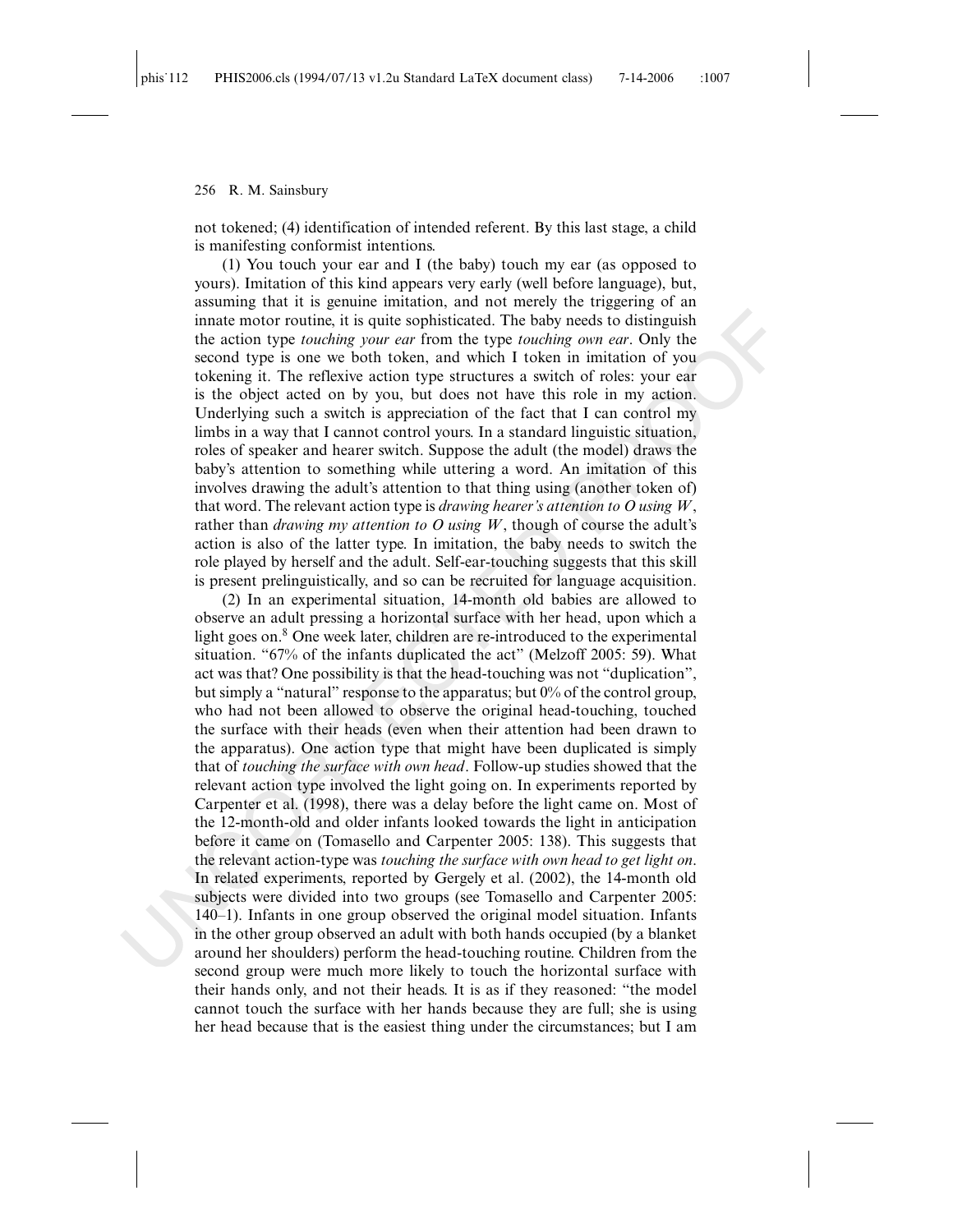more fortunate and can use my hands to do the same thing". These children can be seen as tokening the action type *touching the surface to get light on*, but not as tokening either of the previous types (in italics). In many of these imitations, there is sensitivity to the goal; this needs to be mentioned in a descriptively appropriate action type.

(3) Meltzoff (2005: 62ff., reporting Meltzoff 1995, 1999 and Bellagamba and Tomasello 1999) found that "young toddlers [18 months] can understand our goals, even if we do not fulfill them". In one of his experiments, children were placed in three groups: those in one were shown an adult prising apart a dumbbell, those in another were shown an adult attempting unsuccessfully to prise apart a dumbbell, and the third group, the controls, were shown neither actions. Children in the first two groups both prised apart the dumbbell significantly more often than those in the control group. The act type needed in a proper statement of imitation is something like *prising apart a dumbbell*, a type which some of the children did not see tokened in the experimental situation, rather than *trying unsuccessfully to prise apart a dumbbell* or *sliding one's hands in outwards motions over each end of the dumbbell*. The conclusion is reinforced by other experiments, in which Meltzoff showed children an adult apparently trying to prise apart an outsize dumbbell, too big for their tiny hands. They used alternative means, for example, placing one end between their knees (Meltzoff 2005: 64). In the relevant action type, goal rather than means must predominate: *getting a dumbbell prised apart*, rather than *using one's hands to prise apart a dumbbell*.

The results were not duplicated when, instead of an adult acting on a dumbbell, an inanimate apparatus was caused to produce similar movements. In these cases, children would engage in prising apart in response to the apparatus producing examples of this, but would not respond in this way to the apparatus making movements similar to unsuccessful attempts to prise apart. Meltzoff explains this by saying that the children can "understand successes, but not failures" (Meltzoff 2005: 64). An alternative explanation is that this is a case of what Tomasello calls emulation: the device reveals to the child a causal potential of the object which the child then exploits. We do not need to describe the case as one in which children try to produce an action type to which they have been exposed (whether by successful or unsuccessful tokenings). This suggests that imitation of actions whose tokenings have not been observed is critical as evidence of imitation. When observed action types are reduplicated, careful controls are needed to ensure that this is not emulation as opposed to imitation.

In the three phases considered so far, children who are at best at the very earliest stages of language learning display language-independent skills of recognizing intentions, and imitating action types essentially containing intention-related content. This should pave the way for them to bring their sensitivity to intentions to bear in learning language. They need to appreciate that when an adult is directing some stretch of language at them, there is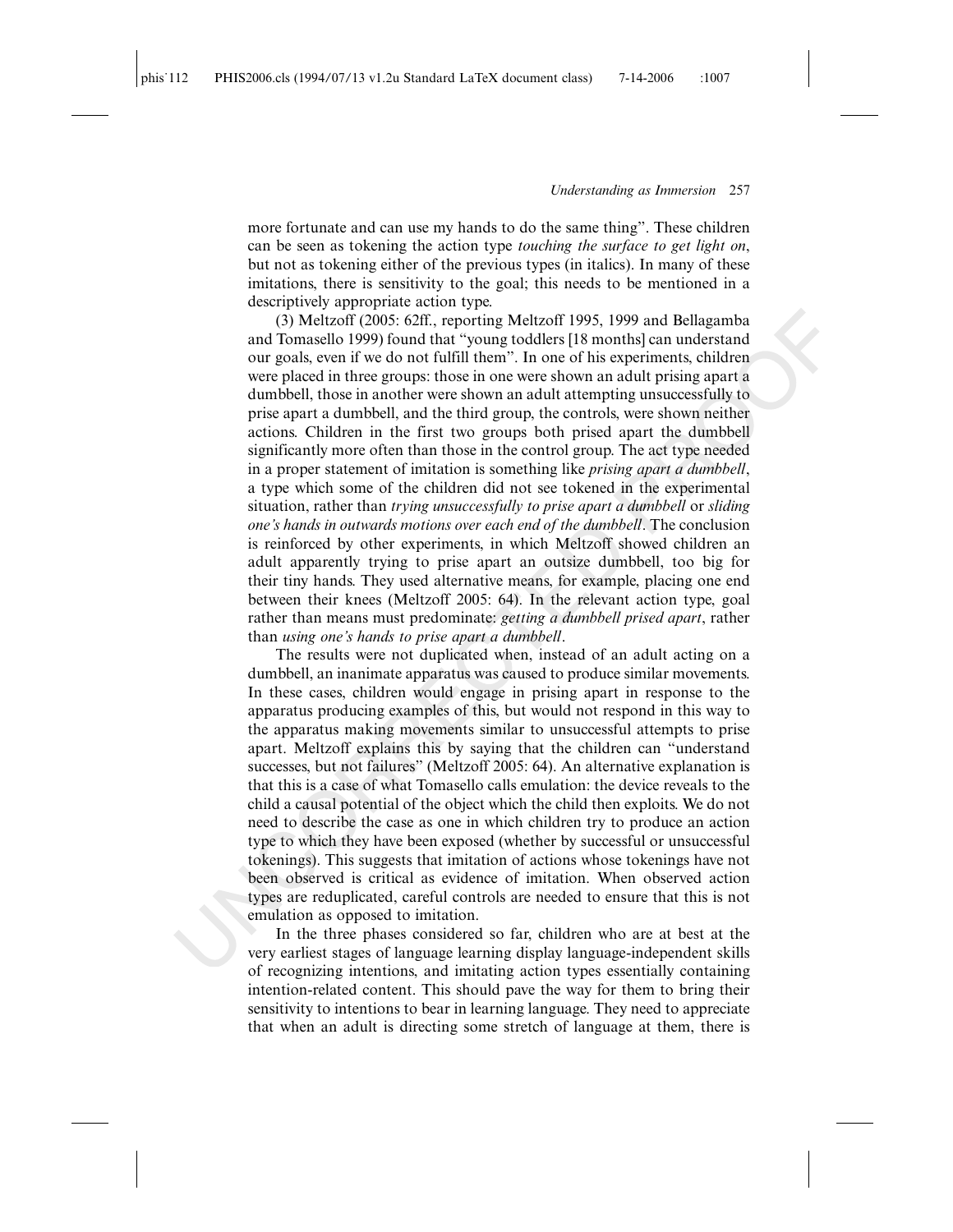typically some object or feature of their shared environment which the adult is trying to get them to attend to. The object or feature is the object of the adult's intention, and the action-type in the relevant imitation will have a corresponding content.

(4) A standard view is that to learn a word is to associate it with an object. Rico is a border collie with a reported vocabulary of over 200 words: say "duck", and he will search around his owner's apartment and return with the toy duck; say "ball", and he will return with the ball; and so on. There is no doubt that he has associated words with objects; moreover, he apparently learns new word-object pairs very quickly, in a way suggestive of a child's "fast mapping" (Kaminsky et al. 2004). Is Rico like a young child with a vocabulary in the region of 200 words?

A Rico language might suggest the picture that Wittgenstein called Augustinian (Wittgenstein 1953: §1–10). Augustine's own words suggest a further element:

When they (my elders) named some object, and accordingly moved towards something, I saw this and grasped that the thing was called by the sound they uttered when they meant to point it out (cum eam vellent ostendere). (Augustine, *Confessions*, I.8; quoted and translated in Wittgenstein 1953: 2).

Augustine stresses that the learner identifies referential intentions on the part of the model, whereas there is no need to suppose that Rico does this. The role of referential intentions has been borne out experimentally. The idea was to test the hypothesis that a child would associate a word with the most perceptually salient object in the environment when it was uttered. In the experiment, the child is presented with a new and exciting toy, while the experimenter looks into a bucket, which the child cannot see into, and introduces a new word: "Wow! There's a modi! What a pretty modi!". When the child is asked to find the modi, he or she looks into the bucket; he or she does not think that the new toy is a modi (Bloom 2000: 63–4, reporting work by Dare Baldwin (1991, 1993)). I am not aware of evidence that this is how Rico would behave. In looking in the bucket, the child is showing sensitivity to an action type on the lines of *responding to "modi" on the basis of its having been used for whatever the adult had in mind*. Perhaps there is also sensitivity to an action type *responding to "modi" on the basis of its having been used for whatever is in the bucket*, but we would need to see this action type as in play only in virtue of an appreciation of the fact that whatever the adult had in mind is whatever is in the bucket, else we would have no sensible explanation of the fact that the child will behave similarly in a wide range of cases in which she cannot see the intended referent, regardless of local peculiarities like the bucket.

As Tomasello puts it, learning language involves mind-reading. It is reassuring that, as we have seen in  $(1)$ – $(3)$ , this is a capacity that children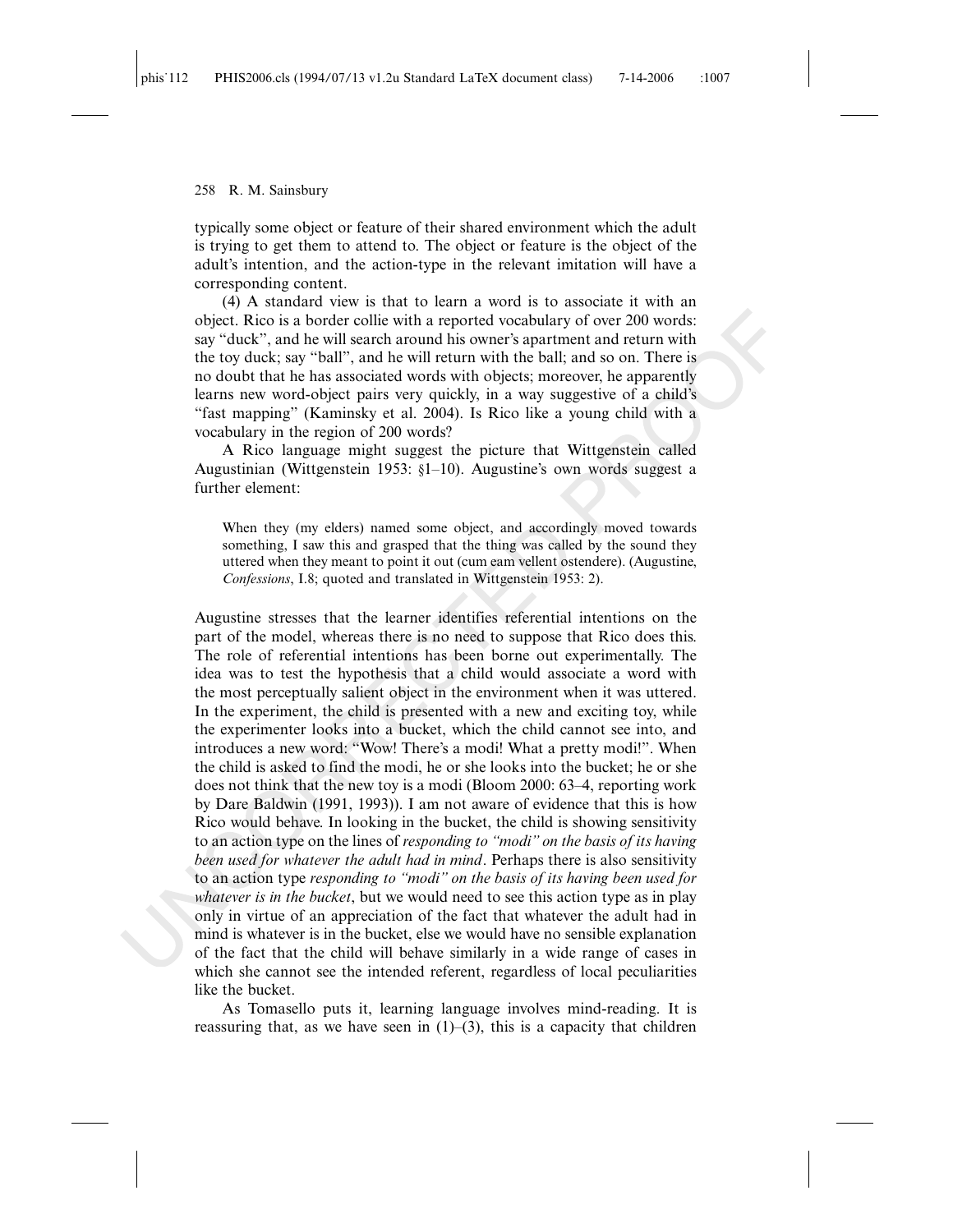have independently of language. It is something they can bring to bear upon the language-learning task.

**V**

We now have the elements of both the analytic story (from §3) and the genetic one (from §4). We must put them together, and show that appropriate rules of non-circularity are not infringed.

The analysis requires that entering a word-using practice involves intending to use the word as the others do, and achieving what is intended. Having this intention requires appreciating that the others engage in intentional acts with words: they *use* them. The genetic story assures us that an appreciation of this general kind is present in prelinguistic children, and indeed that more complex language-relevant appreciations, concerning referential intentions, are at work very early in language-learning. Hence the analysis is one which can make room for, and exploit, developmental facts; the same could not be said for accounts of understanding in terms, for example, of homophonic knowledge.

I conclude by considering two versions of the accusation that the analysis is circular. The first clause of the conditions for initiation requires exposure to *correct* uses of the target word. So why not simply short-circuit the complexities, and say that to understand is to come to use correctly? However, "correct" in this context can be explained away using a recursive structure. A baptismal use counts as correct by definition, since, as idealized, it is simply a stipulation concerning what will count as correct use. So a use can count as correct thanks to being derived (by various applications of the conditions for initiation or continuation) from a baptismal one.

Another accusation of circularity takes the form of a dilemma. Either the content of the conformist intention contains explicitly semantic material (e.g. the initiate must succeed in conforming his use to the *correct* use of the word) or else it will be inadequate. The first option induces circularity. The inadequacy mentioned in the second option would be exemplified by someone who took using "dog" as the others do to amount to  $\bf{d}$  more than using "dog" for the family pet. The criticism is that there is no space between the options: recoiling from either option lands one with the other, and both are unsatisfactory.<sup>9</sup>

By contrast, I suggest that it is not inadequate to have conformist intentions which have no explicit semantic content, and not damagingly circular to allow for intentions with explicitly semantic content.

As I use the notion of explicit content, an intention whose content includes *the color of fire-engines* does not thereby have *red* as part of its explicit content. The distinction has, in effect, been exploited in the contrast between homophonic and non-homophonic knowledge. One not already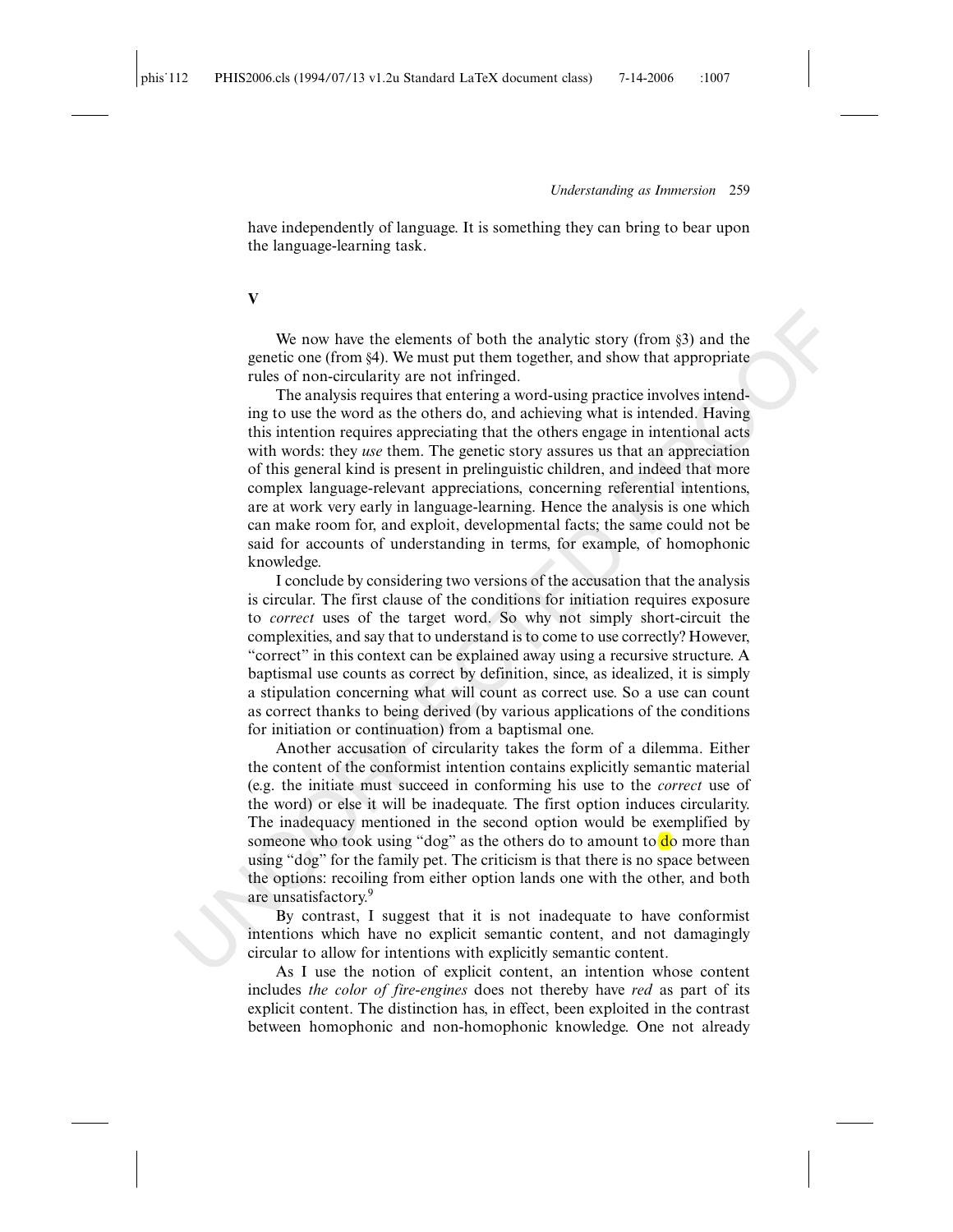possessing the concept *red* could come to possess it if he knew the nonhomophonic fact that it applied just to things the color of fire-engines. In a similar way, a learner can intend to have intentions with the content of the intentions of a model, while being hazy about what the content is of those intentions. Such cases have already been suggested in the genetic part of the account. A child may identify an adult's intention as to speak of the object in the bucket, while not supposing that the dominant intention guiding that action has as content *the object in the bucket*. A conformer's aim is to act as the model does; that is, to token actions of the most significant of the actiontypes under which the model's action falls. Action-types are determined by intentional content. So a conformer, in wishing to token whatever is the most relevant action-type with which he is confronted, aims to have the appropriate intentions, whatever they may be. It is thus possible for a conformer to be guided by semantic content, without the intention explicitly possessing semantic content. If the conformer is successfully guided by such content, one has no grounds for saying that he has not done enough.

Many conformist intentions, especially for learners of second languages, will have explicitly semantic content. Circularity in the analysis would exploit that fact, which the present analysis does not. But even if it did, it is not clear that the analysis would be worthless. Consider, for example, the claim that something is red iff it looks red, or that various people form a social group iff they think of themselves as a group. In both cases, we have a concept on the left side of a biconditional, and on the right that same concept figures within some kind of non-extensional operator ("looks", "think"). These claims may be mistaken, but they are highly substantive, and their truth would have a marked impact on our conception of colors and of the social world, inspiring some kind of "response-dependent" view. Perhaps they should not be thought of as "analyses", but that would not prevent them being philosophically significant. We could say the same about semantic concepts. To keep to the same style of Euthyphronic oversimplification, the claim that an expression means such-and-such iff people intend it to mean such-and-such may well be (in fact clearly is) incorrect as it stands. But the link it suggests between intentions and meaning may be on the right lines, and could be the beginning of a detailed intention-based account of meaning. So I conclude that even if the present analysis were driven to recognize explicit semantic content in the conformist intentions, that would not in itself show the account to be worthless.<sup>10</sup>

### **Notes**

1. Those who hold that all thought, and so all knowledge, occurs in an inner language ("Mentalese") will not regard that language as English; for these theorists, a sentence which represents knowledge acquired through an encounter with a homophonic English axiom will not be homophonic.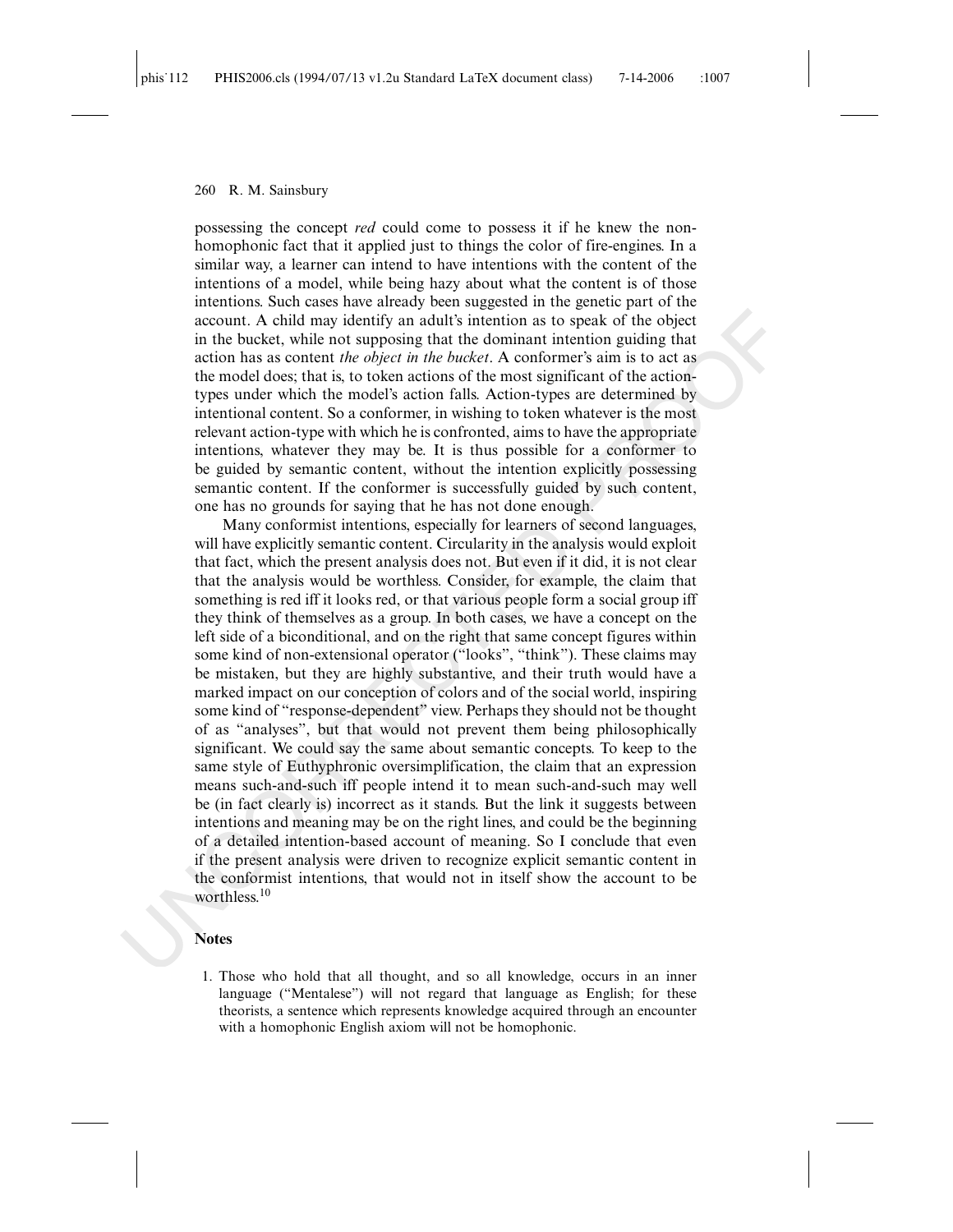- 2. We should also allow for words like "of", "if" and "very", which do not fit the pattern displayed in the text. Everyone knows how to extend something similar to "if", the extension to "very" may not be problematic, but the wide ranges of ways in which "of" can occur makes extending the account to this case highly problematic.
- 3. Dummett's two papers contain a great deal of rich and complex material. The points I select should not be thought of as a proper representation of his views. In particular, his endorsement of a molecular approach (1976: 72) might well lead to a relaxation of constraints on axiomatic knowledge.
- 4. Hughes (2004: 39) shows that the first use of a name might, through a misunderstanding, be governed by conformist intentions, so would not count as a baptism in even a relaxed version of the way this word is ordinarily used. My departure from the ordinary meaning of "baptism" goes further: it is just the first use.
- 5. By a basic action, I mean one which can be performed just by willing. For a normal person in normal circumstances (though not for a paralyzed person) raising one's arm is an available basic action, but switching on the light is not.
- 6. My account is meant to be sympathetic to, and indeed in large part shaped by, approaches in the psychological literature like Tomasello's. Tomasello and Carpenter (2005: 134–5) argue for a fourfold classification: in *mimicry*, "an organism reproduces the body movements of another, without an understanding of any goal that might be structuring those movements"; in *emulation learning*, an observer learns about objects through observing another organism interacting with them; and in *goal emulation* "the learner parses the observed action into end and means, but then chooses to ignore the means used by the demonstrator"; in *imitative learning*, the learner classifies the demonstrator's action under a meansend action type taken to be intended (and not necessarily realized), and produces a token of that type. As Tomasello stresses, the crucial point is that even prelinguistic children are imitative learners, and my account follows this lead.
- 7. "Imitate" and "successfully imitate" are probably equivalent in ordinary English, but I will make the element of success explicit when this is important.
- 8. The original study was by Melzoff (1988). The present account draws on Melzoff 2005, and Tomasello and Carpenter (2005). 14-months is about the age that children start to acquire language.
- 9. Thanks to Carrie Jenkins for this criticism.
- 10. Earlier versions of this paper were presented at the Linguistics Department at the University of Texas at Austin, and at Philosophy Departments at the University of Florida (Gainesville), King's College London, and the Universities of Bristol, York and St Andrews. My thanks to participants for their comments. I recall in particular suggestions by Michael Jubien, Kirk Ludwig, Greg Ray, Gene Witmer, Keith Hossack, Richard Samuels, Gabriel Segal, Mark Textor, Hilary Kornblith, Finn Spicer, Timothy Williamson, Andrew Woodfield, Barry Lee, Tom Stoneham, Kit Fine, Frank Jackson, Carrie Jenkins, and Crispin Wright.

### **References**

Baldwin, D. A. (1991). "Infants' contribution to the achievement of joint reference." *Child Development* 62: 1289–1306.